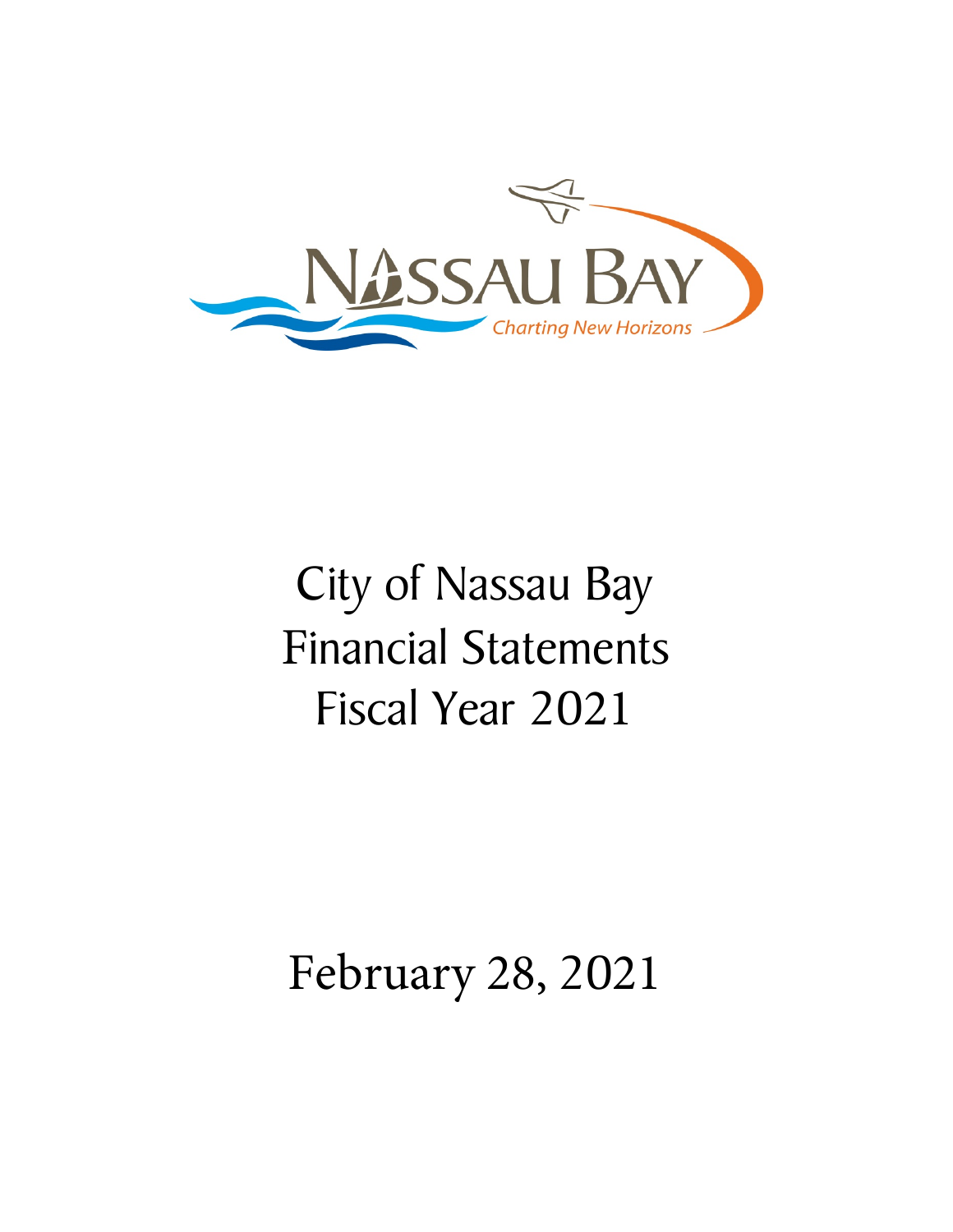#### **City of Nassau Bay Fiscal Year 2021**

## **Summary Financial Report**

**February-2021 (42% of the fiscal year completed)**

|                                                                                 | <b>FY21</b>   | <b>FY21</b> |        | Percent         | 5-Year Avg |
|---------------------------------------------------------------------------------|---------------|-------------|--------|-----------------|------------|
|                                                                                 | Adopted       | 12 Month    |        | <b>Received</b> | February   |
| No. Department                                                                  | <b>Budget</b> | Actual      |        | or Spent        | each year  |
| <b>General Fund Revenue:</b>                                                    |               |             |        |                 |            |
| <b>Property Taxes</b>                                                           | 3,898,620     | 4,670,230 * |        | 120%            | 122%       |
| <b>Franchise Fees</b>                                                           | 440,000       | 107,650     |        | 24%             | 27%        |
| Sales Taxes                                                                     | 510,000       | 151,829     |        | 30%             | 27%        |
| <b>Permits and Fees</b>                                                         | 173,100       | 151,278     |        | 87%             | 43%        |
| Fines                                                                           | 85,620        | 33,732      |        | 39%             | 40%        |
| <b>Ambulance Fees</b>                                                           | 309,200       | 163,848     |        | 53%             | 49%        |
| <b>Other Revenue</b>                                                            | 377,440       | 193,291     | $***$  | 51%             | 40%        |
| Insurance Claims & Rebates                                                      | 3,000         |             |        | 0%              | 16%        |
| Interest on Investments                                                         | 4,000         | 10,129      |        | 253%            | 36%        |
| From Other Funds                                                                | 149,960       | 37,490      |        | 25%             | 25%        |
| <b>Total Current Revenue</b>                                                    | 5,950,940     | 5,519,477   |        | 93%             | 86%        |
| Transfers (To) From                                                             |               |             |        | 0%              | 0%         |
| Equity                                                                          | 707,470       |             |        | 0%              | 0%         |
| <b>Total Revenue Budget</b>                                                     | 6,658,410     | 5,519,477   |        | 83%             | 79%        |
| *Includes RDA Property Tax Revenue (Budget 1.037M)                              |               |             |        |                 |            |
| **11% of the Other Revenue line item is related to Cares Act Reimbursements 21K |               |             |        |                 |            |
| <b>General Fund Department Expenditures:</b>                                    |               |             |        |                 |            |
| 1 General & Administrative                                                      | 1,580,820     | 552,611     |        | 35%             | 34%        |
| 2 Building Department                                                           | 312,880       | 87,668      |        | 28%             | 31%        |
| 3 Emergency Management                                                          | 134,840       | 22,656      |        | 17%             | 31%        |
| 4 Fire Department                                                               | 347,700       | 116,136     |        | 33%             | 30%        |
| 5 Public Works                                                                  | 468,620       | 184,146     |        | 39%             | 36%        |
| 6 Parks and Recreation                                                          | 452,280       | 143,681     |        | 32%             | 36%        |
| 7 Police Department                                                             | 1,661,290     | 660,066     |        | 40%             | 34%        |
| 8 Sanitation & Recycling                                                        | 243,210       | 80,947      |        | 33%             | 33%        |
| 9 Animal Control                                                                | 33,980        | 12,821      |        | 38%             | 37%        |
| 10 Contingency                                                                  | 90,000        | 60,490      | ***    | 67%             | 22%        |
| 11 Information Services                                                         | 364,650       | 179,414     |        | 49%             | 36%        |
| 12 Municipal Court                                                              | 93,850        | 43,926      |        | 47%             | 37%        |
| 13 Emergency Medical Service                                                    | 582,380       | 230,431     |        | 40%             | 38%        |
| 14 Fire Marshal                                                                 | 68,310        | 16,727      |        | 24%             | 27%        |
| 15 Planning & Development                                                       | 1,000         | 1,748       |        | 175%            | 16%        |
| 17 Conference Center                                                            | 222,600       | 62,272      |        | 28%             | 27%        |
| <b>Total General Fund Expenditures</b>                                          | 6,658,410     | 2,455,742   |        | 37%             | 33%        |
| ***57% of the Contingency line item is related to COVID 34K                     |               |             |        |                 |            |
| <b>Water &amp; Sewer Fund Revenue:</b>                                          |               |             |        |                 |            |
| <b>Water Sales</b>                                                              | 1,189,100     | 322,850     |        | 27%             | 28%        |
| Sewer Charges                                                                   | 1,153,160     | 305,712     |        | 27%             | 28%        |
| <b>Other Charges</b>                                                            | 921,300       | 3,235,467   | $****$ | 351%            | 31%        |
| <b>Total Current Revenue</b>                                                    | 3,263,560     | 3,864,030   |        | 118%            | 28%        |
| Equity                                                                          | (155, 640)    |             |        | 0%              | 0%         |
| <b>Total W&amp;S Revenue Budget</b>                                             | 3,107,920     | 3,864,030   |        | 124%            | 23%        |
| **** 3M TX Waterworks & Sewer System Revenue Bonds, Series 2020                 |               |             |        |                 |            |
| <b>W&amp;S Fund Department Expenditures:</b>                                    |               |             |        |                 |            |
| 1 General & Administrative - Water & Sewer                                      | 1,352,420     | 554,039     |        | 41%             | 37%        |
| 2 Water Department                                                              | 869,730       | 143,457     |        | 16%             | 17%        |
| 3 Sewer Department                                                              | 694,500       | 113,587     |        | 16%             | 21%        |
| 4 Debt Service & Depreciation                                                   | 191,270       | 215,022     |        | 112%            | 63%        |
| <b>Total W&amp;S Fund Expenditures</b>                                          | 3,107,920     | 1,026,104   |        | 33%             | 31%        |

*\*\*\*\*\*26% of the Debt Service & Depreciation line item is related to Revenue Bond Issuance Costs 57K*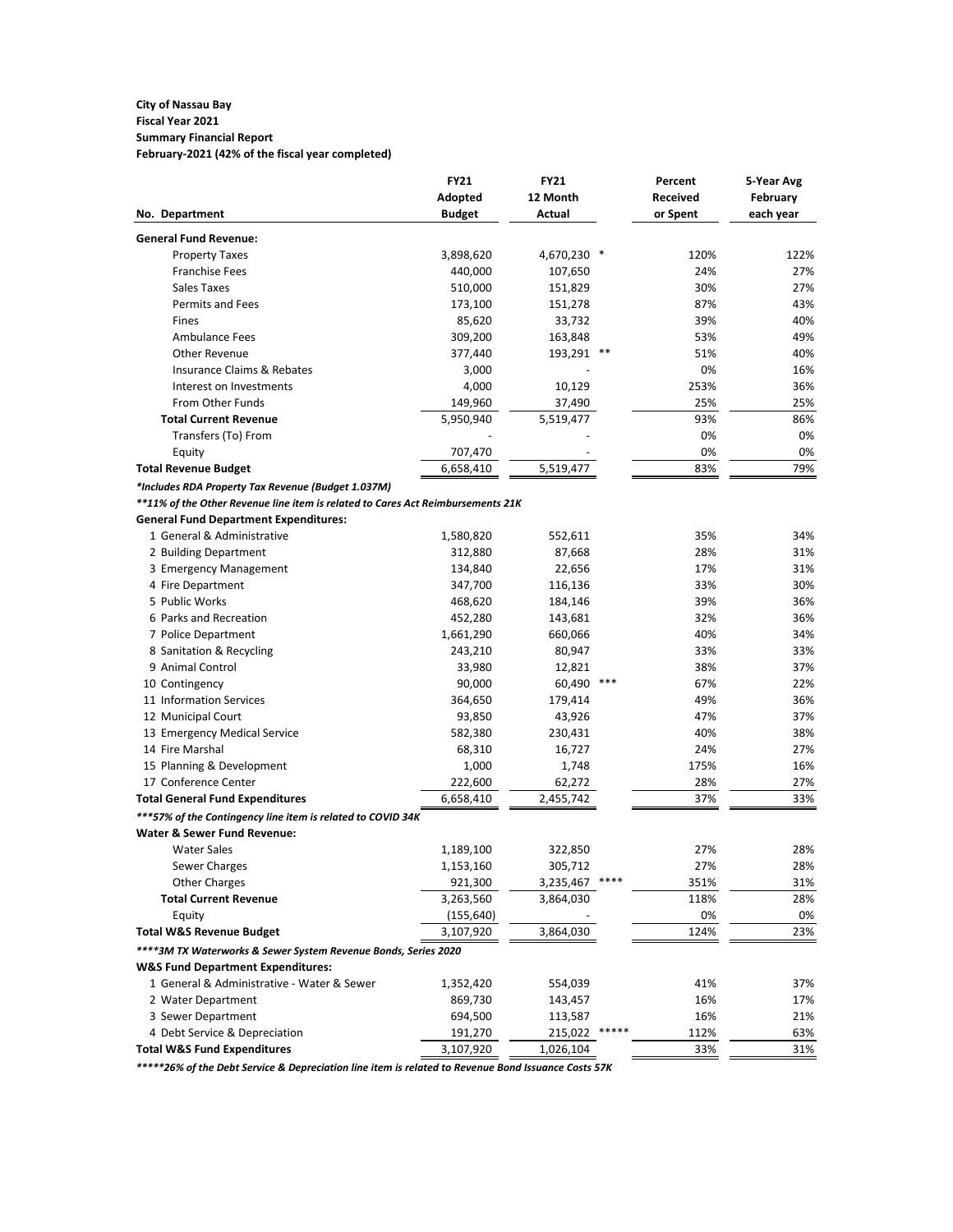## **City of Nassau Bay**

#### **Fiscal Year 2021 Summary Financial Report**

**February-2021 (42% of the fiscal year completed)**

|                                   | <b>FY21</b>   | <b>FY21</b> | Percent         | 5-Year Avg |
|-----------------------------------|---------------|-------------|-----------------|------------|
|                                   | Adopted       | 12 Month    | <b>Received</b> | February   |
| No. Department                    | <b>Budget</b> | Actual      | or Spent        | each year  |
| Debt Service Fund - 04            |               |             |                 |            |
| Total Revenue + Equity            | 730,200       | 267,587     | 37%             | 53%        |
| <b>Total Expenditures</b>         | 730,200       | 671,319     | 92%             | 91%        |
| <b>Tourism Fund - 06</b>          |               |             |                 |            |
| Total Revenue + Equity            | 996,500       | 96,962      | 10%             | 20%        |
| <b>Total Expenditures</b>         | 996,500       | 160,509     | 16%             | 19%        |
| Special Revenue & Grant Fund - 07 |               |             |                 |            |
| Total Revenue + Equity            | 2,217,700     | 885,453     | 40%             | 19%        |
| <b>Total Expenditures</b>         | 2,217,700     | 965,222     | 44%             | 22%        |
| <b>Street Sales Tax Fund - 10</b> |               |             |                 |            |
| Total Revenue + Equity            | 310,000       | 39,354      | 13%             | 11%        |
| <b>Total Expenditures</b>         | 310,000       |             | 0%              | 17%        |
| Capital Projects Fund - 09        |               |             |                 |            |
| Total Revenue + Equity            | 488,630       | 92,667      | 19%             | 5%         |
| <b>Total Expenditures</b>         | 488,630       | 103,817     | 21%             | 30%        |
| <b>Total Nassau Bay Budget</b>    | 14,509,360    | 5,382,713   | 37%             | 32%        |

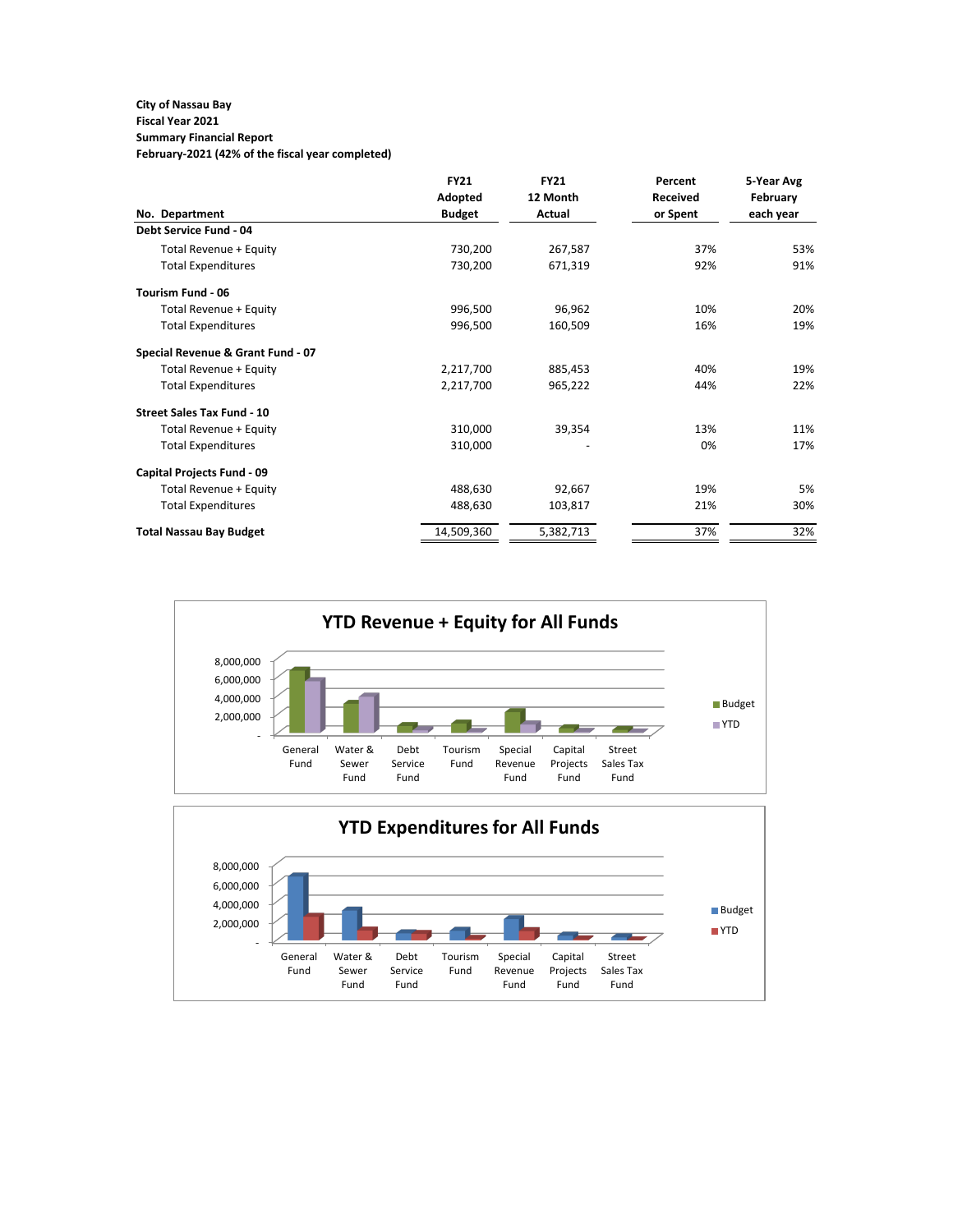#### **City of Nassau Bay Fiscal Year 2021 Summary Financial Report**

**February-2021 (42% of the fiscal year completed)**

|                                                                      | <b>FY21</b>      | <b>FY21</b> | Percent  | 5-Year Avg |
|----------------------------------------------------------------------|------------------|-------------|----------|------------|
|                                                                      | Adopted          | 12 Month    | Received | February   |
| No. Department                                                       | <b>Budget</b>    | Actual      | or Spent | each year  |
|                                                                      |                  |             |          |            |
| <b>Combined Operating Funds Report:</b><br><b>Operating Revenue:</b> |                  |             |          |            |
| <b>General Fund</b>                                                  | 5,950,940        | 5,519,477   | 93%      | 86%        |
| Water & Sewer Fund                                                   | 3,263,560        | 3,864,030   | 118%     | 28%        |
| <b>Tourism Fund</b>                                                  | 454,000          | 96,962      | 21%      | 29%        |
| Special Revenue Fund                                                 | 2,108,310        | 885,453     | 42%      | 18%        |
| <b>Total Revenue</b>                                                 | 11,776,810       | 10,365,922  | 88%      | 60%        |
| (Increase)/Decrease in Balance Forward Yr/Yr                         |                  |             |          |            |
| General Fund                                                         | 707,470          |             | 0%       | 0%         |
| Water & Sewer Fund                                                   | (155, 640)       |             | 0%       | 0%         |
| <b>Tourism Fund</b>                                                  | 542,500          |             | 0%       | 0%         |
| Special Revenue Fund                                                 | 109,390          |             | 0%       | 0%         |
| <b>Total Balance Forward</b>                                         | 1,203,720        |             | 0%       | 0%         |
|                                                                      |                  |             |          |            |
| <b>Total Operating Rev &amp; Bal Forward</b>                         | 12,980,530       | 10,365,922  | 80%      | 49%        |
| <b>Operating Expenditures:</b>                                       |                  |             |          |            |
| General Fund                                                         | 6,658,410        | 2,455,742   | 37%      | 33%        |
| Water & Sewer Fund                                                   | 3,107,920        | 1,026,104   | 33%      | 31%        |
| <b>Tourism Fund</b>                                                  | 996,500          | 160,509     | 16%      | 19%        |
| Special Revenue Fund                                                 | 2,217,700        | 965,222     | 44%      | 22%        |
| <b>Total Operating Expenditures</b>                                  | 12,980,530       | 4,607,577   | 36%      | 29%        |
| <b>Combined Capital Assets Funds:</b>                                |                  |             |          |            |
| <b>Capital Assets Funds Revenue:</b>                                 |                  |             |          |            |
| Debt Service Fund                                                    | 697,130          | 267,587     | 38%      | 54%        |
| Sales Tax Streets Fund                                               | 128,000          | 39,354      | 31%      | 30%        |
| Capital Projects Fund                                                | 147,140          | 92,667      | 63%      | 7%         |
| <b>Total</b>                                                         | 972,270          | 399,608     | 41%      | 27%        |
| (Increase)/Decrease in Balance Forward Yr/Yr                         |                  |             |          |            |
| Debt Service Fund                                                    | 33,070           |             | 0%       | 0%         |
| Sales Tax Streets Fund                                               | 182,000          |             | 0%       | 0%         |
| Capital Projects Fund                                                | 341,490          |             | 0%       | 0%         |
| <b>Total Balance Forward</b>                                         | 556,560          |             | 0%       | 0%         |
| <b>Total Capital Assets Funds Revenue</b>                            | 1,528,830        | 399,608     | 26%      | 19%        |
| <b>Capital Assets Funds Expenditures:</b>                            |                  |             |          |            |
| Debt Service Fund                                                    | 730,200          | 671,319     | 92%      | 91%        |
| Sales Tax Streets Fund                                               | 310,000          |             | 0%       | 17%        |
| Capital Projects Fund                                                | 488,630          | 103,817     | 21%      | 30%        |
| <b>Total Capital Assets Expenditures</b>                             | 1,528,830        | 775,136     | 51%      | 45%        |
| <b>Total Nassau Bay Budget</b>                                       | 14,509,360       | 5,382,713   | 37%      | 32%        |
|                                                                      |                  |             |          |            |
| <b>End of Year Reserves - Budget</b>                                 | <b>Operating</b> |             |          |            |
| General Fund                                                         | 1,684,051        |             |          |            |
| Water & Sewer Fund                                                   | 862,007          |             |          |            |
| <b>Tourism Fund</b>                                                  | 946,853          |             |          |            |
| Special Revenue Fund                                                 | 43,834           |             |          |            |
| <b>Total Operating End of Year Reserves - Budget</b>                 | 3,536,745        |             |          |            |
| <b>End of Year Reserves - Budget</b>                                 | Capital          |             |          |            |
| Debt Service Fund                                                    | 122,423          |             |          |            |
| Sales Tax Streets Fund                                               | 557,172          |             |          |            |
| Capital Projects Fund                                                | 35,037           |             |          |            |
| <b>Total Capital End of Year Reserves - Budget</b>                   | 714,632          |             |          |            |
| <b>Total End of Year Reserves - Budget</b>                           | 4,251,377        |             |          |            |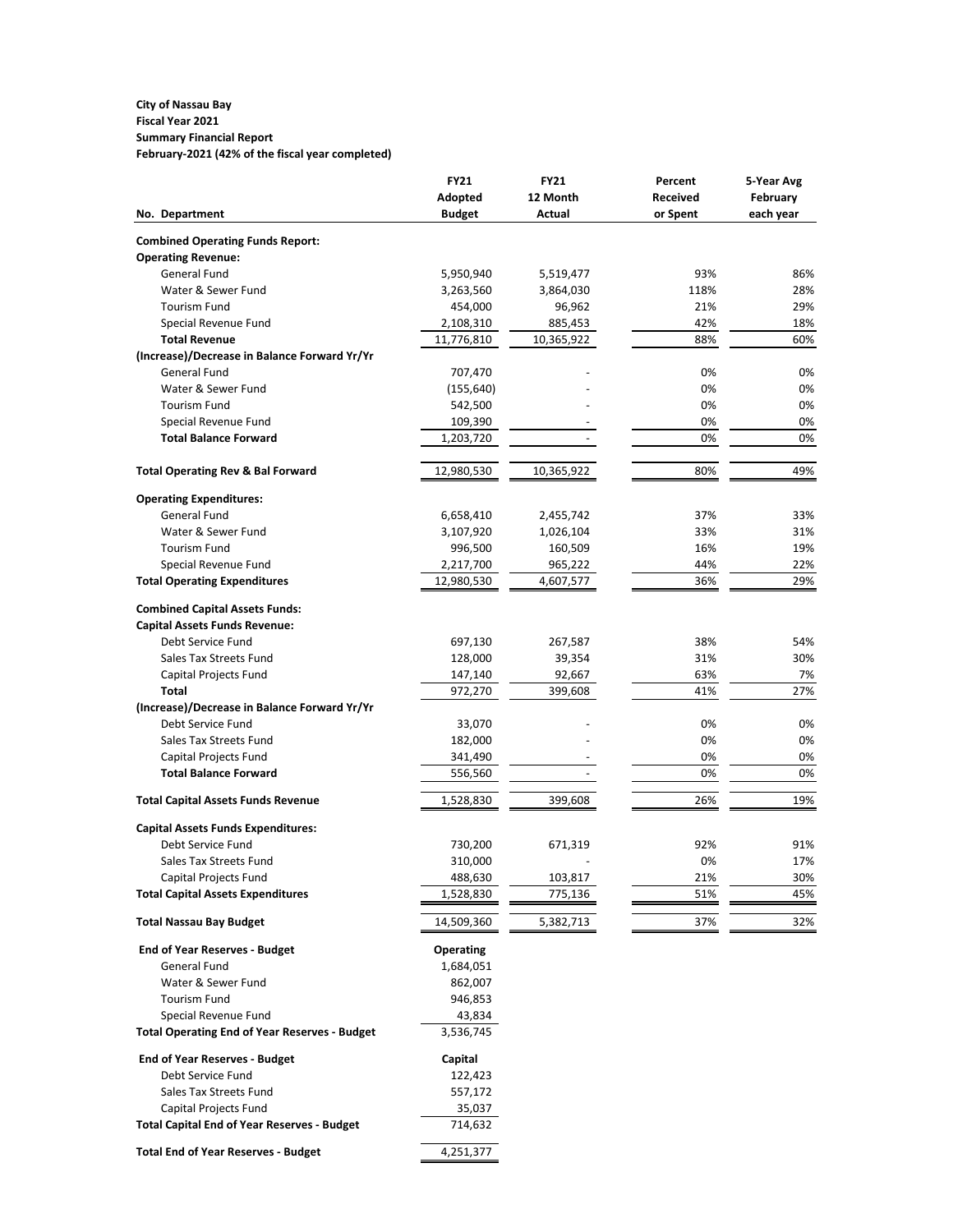## **February 28, 2021**

| Fund                       | <b>Investments</b><br>2/1/2021 |              | <b>Additions</b> |    | Interest |    | Withdrawals |    | <b>Investments</b><br>02/28/2021 |
|----------------------------|--------------------------------|--------------|------------------|----|----------|----|-------------|----|----------------------------------|
| General Fund               | \$                             | 6,089.64     | \$               | \$ | 0.25     | \$ | ٠           | \$ | 6,089.89                         |
| Water & Sewer Fund         | \$                             | 1,007.82     | \$<br>٠          | \$ | ×.       | \$ | $\sim$      | \$ | 1,007.82                         |
| Debt Service Fund          | \$                             | 93.47        | \$<br>٠          | \$ | ٠        | \$ | ٠           | \$ | 93.47                            |
| <b>Tourism Fund</b>        | \$                             | 91.63        | \$<br>٠          | \$ | ۰        | \$ | ۰           | \$ | 91.63                            |
| Special Rev. & Grants      | \$                             | 2.64         | \$               | \$ |          | \$ | ۰           | \$ | 2.64                             |
| Capital Projects Fund      | \$                             | 102.51       | \$<br>۰          | \$ | ۰        | \$ | ٠           | \$ | 102.51                           |
| <b>Street Sales Tax</b>    | \$                             | 21.76        | \$<br>٠          | \$ |          | \$ | ٠           | \$ | 21.76                            |
| Sub-Total                  | S                              | 7,409.47     | \$               | \$ | 0.25     | \$ |             | \$ | 7,409.72                         |
| Nassau Bay Economic        |                                |              |                  |    |          |    |             |    |                                  |
| Development Corporation    | \$                             | 424,744.87   | \$<br>28,854.78  | \$ | 12.02    | \$ | 111,481.01  | \$ | 342,130.66                       |
| TWDB 2020 Escrow           | \$                             | 2,615,279.70 | \$<br>٠          | \$ | 86.40    | \$ | $\sim$      | \$ | 2,615,366.10                     |
| TIRZ Revenue - RDA Equity  | \$                             |              | \$               | \$ |          | \$ |             | \$ |                                  |
| Sub-Total                  | \$                             | 3,040,024.57 | \$<br>28,854.78  | \$ | 98.42    | \$ | 11,481.01   | \$ | 2,957,496.76                     |
| <b>TexPool Grand Total</b> | \$                             | 3,047,434.04 | \$<br>28,854.78  | \$ | 98.67    | \$ | 111,481.01  | \$ | 2,964,906.48                     |

#### **TexPool Investments**

Texpool's weighted average maturity (\*) was 32 days and the average interest rate was .0431%.

*(\*) TexPool WAM Days (2) To arrive at weighted average maturity, the maturity of floating rate and variable rate securities was deemed to be the final maturity of such securities.*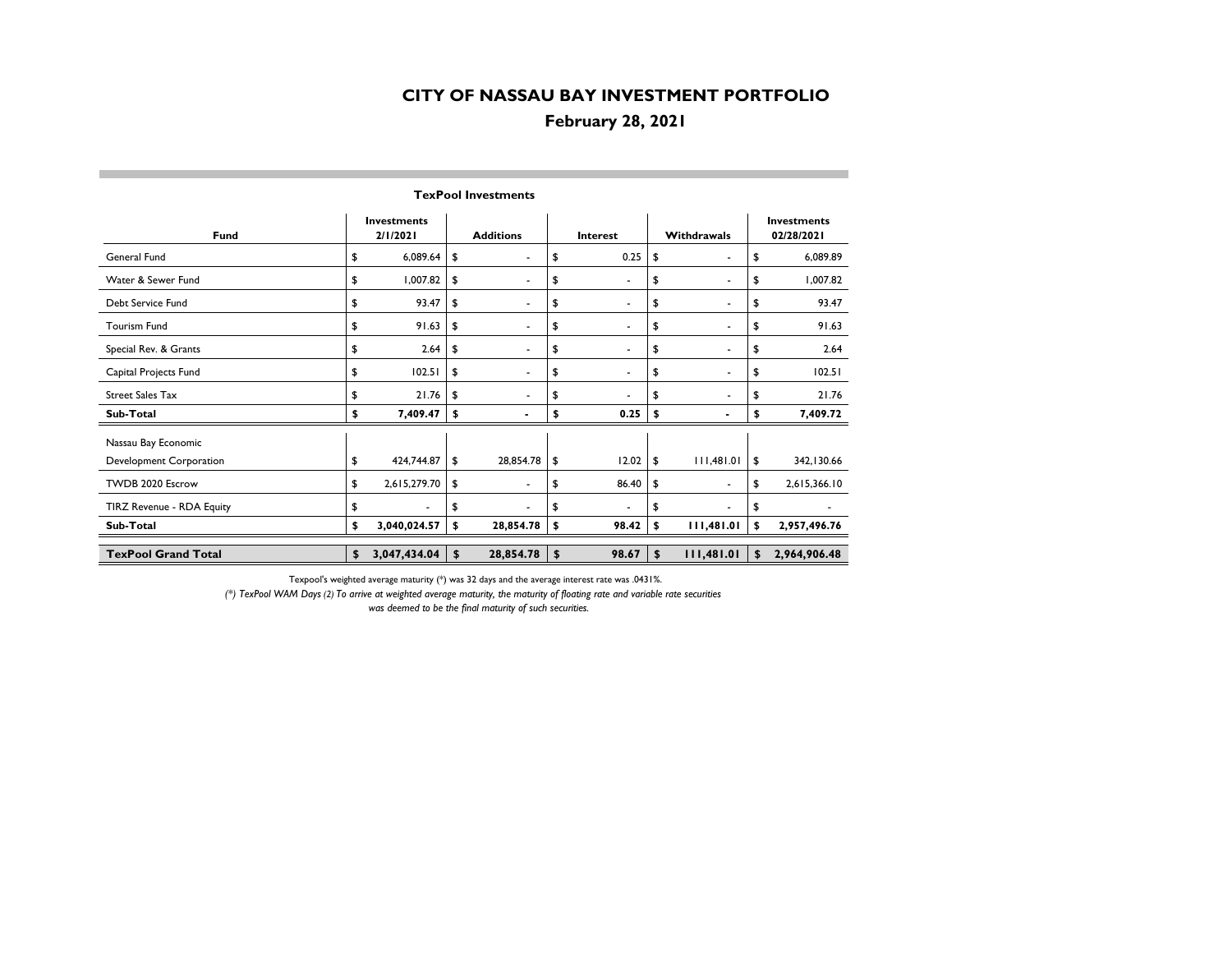## **February 28, 2021**

| Fund                      | <b>Investments</b><br>2/1/2021 |                | <b>Additions</b> |                | Interest      |                | Withdrawals   |                          |    | <b>Investments</b><br>02/28/2021 |
|---------------------------|--------------------------------|----------------|------------------|----------------|---------------|----------------|---------------|--------------------------|----|----------------------------------|
| General Fund              | \$                             | 66,103.79      | \$               | 1,175,000.00   | \$            | 71.66          | \$            | ٠                        | \$ | 1,241,175.45                     |
| Water & Sewer Fund        | \$                             | 142, 146.13    | \$               | ×.             | \$            | 10.96          | \$            | ٠                        | \$ | 142,157.09                       |
| Debt Service Fund         | \$                             | 1,495.74       | \$               | ٠              | \$            | 0.11           | \$            | $\blacksquare$           | \$ | 1.495.85                         |
| <b>Tourism Fund</b>       | \$                             | 201,835.74     | \$               | ٠              | \$            | 15.56          | \$            | ٠                        | \$ | 201,851.30                       |
| Special Rev. & Grants     | \$                             | $\blacksquare$ | \$               | ٠              | \$            | $\blacksquare$ | \$            | $\overline{\phantom{a}}$ | \$ |                                  |
| Capital Projects Fund     | \$                             | 36,540.93      | \$               | ٠              | \$            | 2.82           | \$            | ٠                        | \$ | 36,543.75                        |
| <b>Street Sales Tax</b>   | \$                             | 78,350.18      | \$               | ٠              | \$            | 6.04           | \$            | ٠                        | \$ | 78.356.22                        |
| Sub-Total                 | \$                             | 526,472.51     | S                | 1,175,000.00   | \$            | 107.15         | \$            |                          | S  | 1,701,579.66                     |
| Nassau Bay Economic       |                                |                |                  |                |               |                |               |                          |    |                                  |
| Development Corporation   | \$                             | $\blacksquare$ | \$               | $\blacksquare$ | \$            | ٠              | \$            | $\blacksquare$           | \$ |                                  |
| Nassau Bay Tax Increment  |                                |                |                  |                |               |                |               |                          |    |                                  |
| Reinvestment Zone No. I   | \$                             | $\blacksquare$ | \$               | $\blacksquare$ | \$            | $\blacksquare$ | \$            | $\blacksquare$           | \$ |                                  |
| TIRZ Revenue - RDA Equity | \$                             |                | \$               | ٠              | \$            | ۰              | \$            | ۰                        | \$ |                                  |
| Sub-Total                 | \$                             |                | \$               | ٠              | \$            |                | \$            |                          | \$ |                                  |
| <b>Logic Grand Total</b>  | \$                             | 526,472.51     | \$               | 1,175,000.00   | $\frac{1}{2}$ | 107.15         | $\frac{1}{2}$ | $\blacksquare$           | \$ | 1,701,579.66                     |

#### **Logic Investments**

Logic's weighted average maturity (\*) was 54 days and the average interest rate was .1007%.

*(\*) Logic WAM Days To arrive at weighted average maturity, the maturity of floating rate and variable rate securities was deemed to be the final maturity of such securities.*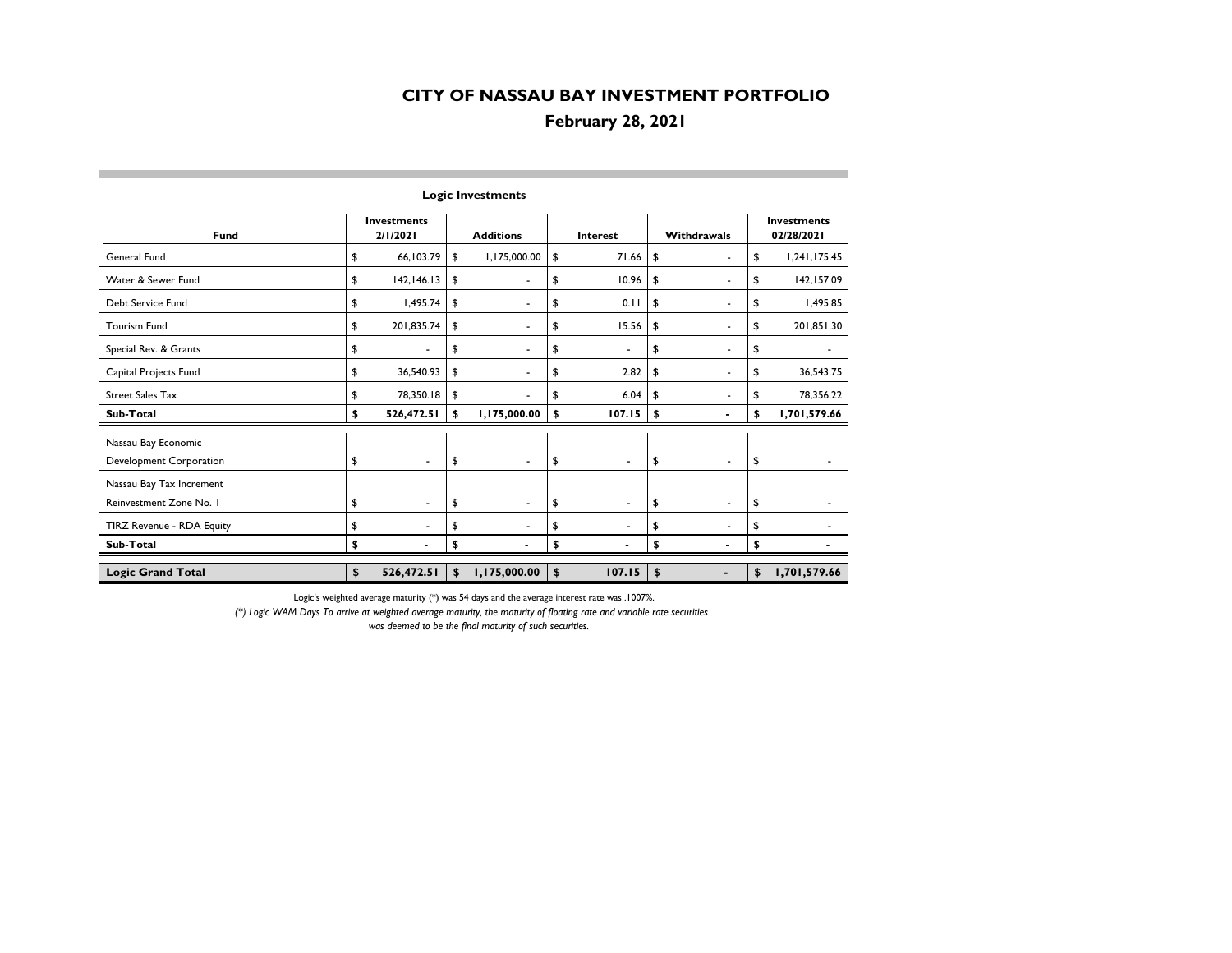## **February 28, 2021**

#### **Allegiance Bank - DDA & Grant**

DDA Minimum Balance - Qualifies the City for a 1.00 earnings credit on account analysis fees

| <b>DDA</b>             | 400,000.00 |
|------------------------|------------|
| <b>Elevation Grant</b> | \$         |

#### **Allegiance Bank - MMA**

| Interest Rate 0.32%                               |                                |                |    |                  |    |          |    |                    |    |                                  |  |  |
|---------------------------------------------------|--------------------------------|----------------|----|------------------|----|----------|----|--------------------|----|----------------------------------|--|--|
| Fund                                              | <b>Investments</b><br>2/1/2021 |                |    | <b>Additions</b> |    | Interest |    | <b>Withdrawals</b> |    | <b>Investments</b><br>02/28/2021 |  |  |
| General Fund                                      | \$                             | 2,394,476.03   | \$ | 1,380,000.00     | \$ | 832.00   | \$ | 136,966.65         | \$ | 3,638,341.38                     |  |  |
| Water & Sewer Fund                                | \$                             | 1,189,733.14   | \$ | $\blacksquare$   | \$ | 294.81   | \$ | 32,808.76          | \$ | 1,157,219.19                     |  |  |
| Debt Service Fund                                 | \$                             | 1,050.74       | \$ |                  | \$ | 0.26     | \$ | ٠                  | \$ | 1,051.00                         |  |  |
| <b>Tourism Fund</b>                               | \$                             | 336,099.69     | \$ | 60,720.88        | \$ | 85.15    | \$ | ٠                  | \$ | 396,905.72                       |  |  |
| Special Rev. & Grants                             | \$                             | 2,927.93       | \$ | ٠                | \$ | 0.73     | \$ | ٠                  | \$ | 2,928.66                         |  |  |
| Capital Projects Fund                             | \$                             | 355,314.31     | \$ | ٠                | \$ | 87.50    | \$ | 30,372.85          | \$ | 325,028.96                       |  |  |
| <b>Street Sales Tax</b>                           | \$                             | 706,158.24     | \$ | 14,427.38        | \$ | 175.89   | \$ | ÷.                 | \$ | 720.761.51                       |  |  |
| Sub-Total                                         | \$                             | 4,985,760.08   | \$ | 1,455,148.26     | \$ | 1,476.34 | \$ | 200, 148.26        | £  | 6,242,236.42                     |  |  |
| Nassau Bay Economic<br>Development Corporation    | \$                             | $\blacksquare$ | \$ | ٠                | \$ | ٠        | \$ | $\blacksquare$     | \$ |                                  |  |  |
| Nassau Bay Tax Increment<br>Reinvestment Zone No. | \$                             | ٠              | \$ |                  | \$ | ٠        | \$ | ٠                  | \$ |                                  |  |  |
| TIRZ Revenue - RDA Equity                         | \$                             | ٠              | \$ | ۰                | \$ | ٠        | \$ | ٠                  | \$ |                                  |  |  |
| Sub-Total                                         | \$                             |                | \$ |                  | \$ |          | \$ |                    | \$ |                                  |  |  |
| <b>MMA Grand Total</b>                            | <sup>\$</sup>                  | 4,985,760.08   | \$ | 1,455,148.26     | \$ | 1,476.34 | \$ | 200,148.26         | \$ | 6,242,236.42                     |  |  |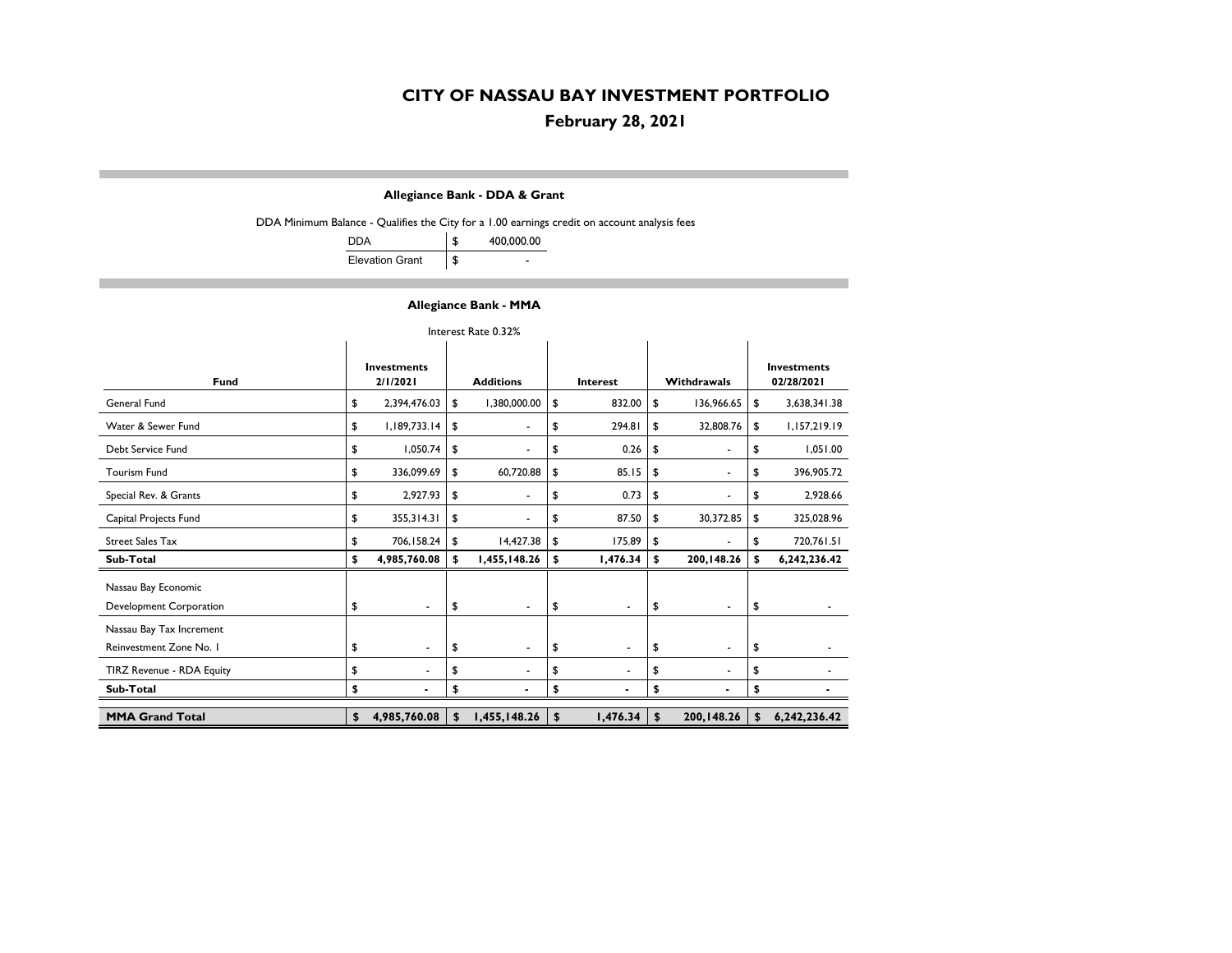**February 28, 2021**

#### **Allegiance Bank - Int. Bearing Sweep Acct.**

 $\overline{\phantom{a}}$ 

| Sweep Account to collect all excess over \$400,000 minimum in DDA |  |            |  |  |  |  |  |  |  |  |
|-------------------------------------------------------------------|--|------------|--|--|--|--|--|--|--|--|
| Weighted Average   \$                                             |  | 271.596.82 |  |  |  |  |  |  |  |  |
| Ending Balance as of 02/28/2021                                   |  | 73.136.33  |  |  |  |  |  |  |  |  |
| Interest Rate                                                     |  | 0.20%      |  |  |  |  |  |  |  |  |
| Interest Earned   \$                                              |  | 41.67      |  |  |  |  |  |  |  |  |

|                           | <b>Investments</b> |                                | <b>Investments</b> |
|---------------------------|--------------------|--------------------------------|--------------------|
| Fund                      | 2/1/2021           | Interest                       | 02/28/2021         |
| General Fund              | \$                 | \$<br>$\overline{\phantom{a}}$ | \$                 |
| Water & Sewer Fund        | \$                 | \$                             | \$                 |
| Debt Service Fund         | \$                 | \$                             | \$                 |
| <b>Tourism Fund</b>       | \$<br>92,390.11    | \$<br>41.67                    | \$<br>73,136.33    |
| Special Rev. & Grants     | \$                 | \$                             | \$                 |
| Capital Projects Fund     | \$                 | \$                             | \$                 |
| <b>Street Sales Tax</b>   | \$                 | \$                             | \$                 |
| Sub-Total                 | \$<br>92,390.11    | \$<br>41.67                    | \$<br>73,136.33    |
| Nassau Bay Economic       |                    |                                |                    |
| Development Corporation   | \$                 | \$<br>٠                        | \$                 |
| Nassau Bay Tax Increment  |                    |                                |                    |
| Reinvestment Zone No. I   | \$                 | \$                             | \$                 |
| TIRZ Revenue - RDA Equity | \$                 | \$                             | \$                 |
| Sub-Total                 | \$                 | \$                             | \$                 |
| <b>Sweep Grand Total</b>  | \$<br>92,390.11    | \$<br>41.67                    | \$<br>73,136.33    |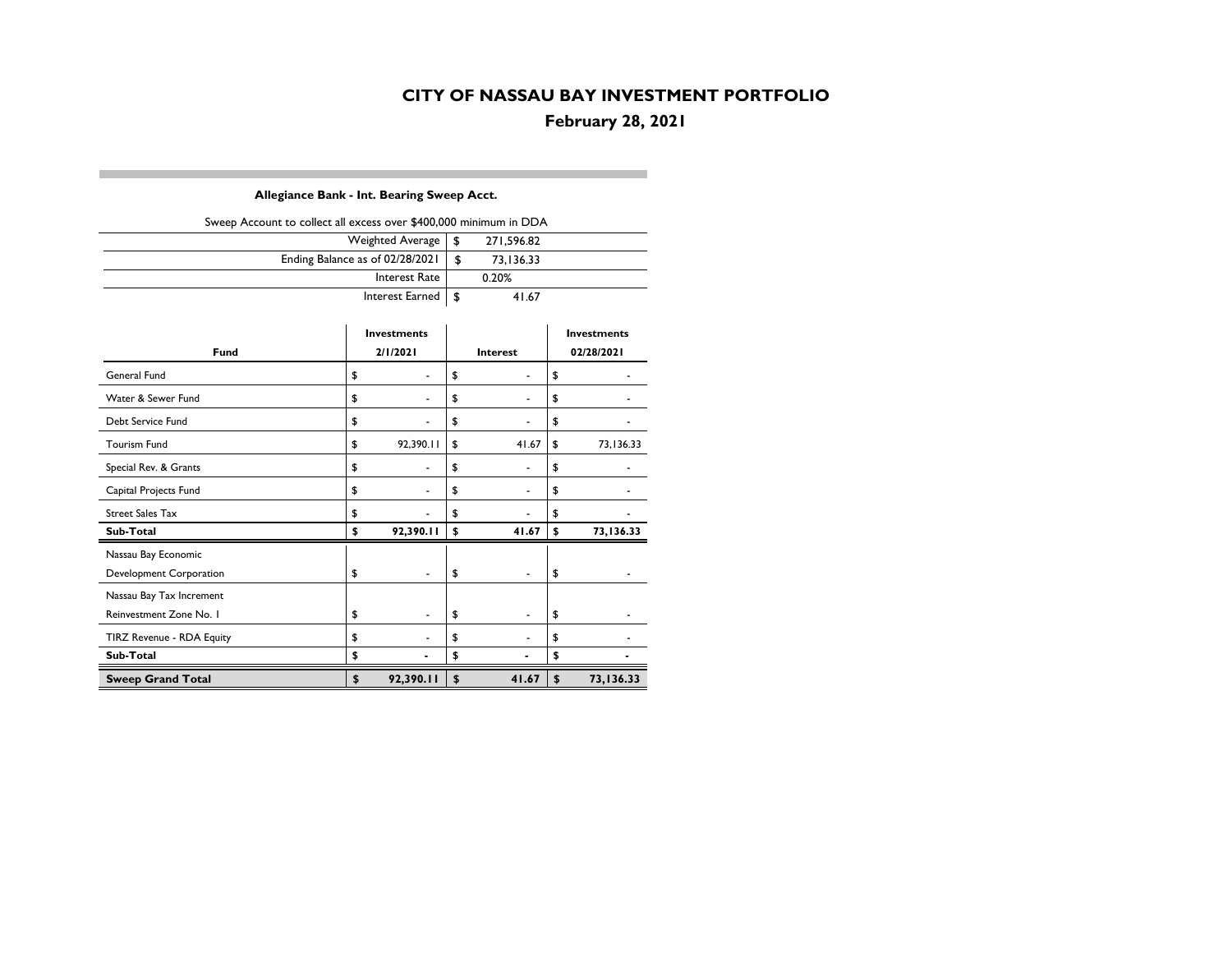## **February 28, 2021**

|                                            |                                |              | <b>Certificates of Deposit</b>  |                     |            |                |              |                                  |
|--------------------------------------------|--------------------------------|--------------|---------------------------------|---------------------|------------|----------------|--------------|----------------------------------|
|                                            |                                |              | General Fund \$                 | 630,416             |            |                |              |                                  |
|                                            |                                |              | Tourism Fund \$                 | 241,692             |            |                |              |                                  |
|                                            |                                |              | Fed. Gov. Oblig. Fd \$          | 222,645             |            |                |              |                                  |
|                                            |                                |              | Total Investments \$            | 1,094,752.83        |            |                |              |                                  |
|                                            | <b>Investments</b><br>2/1/2021 |              | <b>Additions</b>                | Interest            |            | Withdrawals    |              | <b>Investments</b><br>02/28/2021 |
| Citibank CD 3yr 3.10% (Gen. Fd.)           | \$<br>190,371.16               | \$           | ä,                              | \$<br>451.84        | \$         | $\blacksquare$ | \$           | 190,823.00                       |
| Wells Fargo Bank CD 3yr 3.10% (Gen. Fd.)   | \$<br>190,371.14               | \$           | ÷,                              | \$<br>451.84        | \$         | 500.25         | \$           | 190,322.73                       |
| Luana Savings Bank CD 3yr 0.40% (Gen. Fd.) | \$<br>249, 193.74              | \$           | $\blacksquare$                  | \$<br>76.41         | \$         | ٠              | \$           | 249,270.15                       |
| Ally Bank CD 2yr 2.45% (Tourism Fd.)       | \$<br>241,240.46               | \$           | $\overline{a}$                  | \$<br>451.07        | \$         | ÷.             | \$           | 241,691.53                       |
| <b>Total CDAR Investments</b>              | \$<br>871,176.49               | \$           |                                 | \$<br>1,431.16      | $\sqrt{2}$ | 500.25         | $\mathbf{s}$ | 872,107.40                       |
| Citibank                                   |                                | <b>Luana</b> | <b>CD Maturities By Quarter</b> | $\blacksquare$ Ally |            |                |              |                                  |
|                                            |                                |              |                                 |                     |            | Wells Fargo    |              |                                  |
| 450,000.00<br>400,000.00                   |                                |              |                                 |                     |            |                |              |                                  |
| 350,000.00                                 |                                |              |                                 |                     |            |                |              |                                  |
| 300,000.00                                 |                                |              |                                 |                     |            |                |              |                                  |
| 250,000.00                                 |                                |              |                                 |                     |            |                |              |                                  |
| 200,000.00                                 |                                |              |                                 |                     |            |                |              |                                  |
| 150,000.00                                 |                                |              |                                 |                     |            |                |              |                                  |
| 100,000.00                                 |                                |              |                                 |                     |            |                |              |                                  |
| 50,000.00                                  |                                |              |                                 |                     |            |                |              |                                  |
| Q3 FY21                                    |                                |              | Q2 FY22                         |                     |            | Q3 FY23        |              |                                  |

**The State**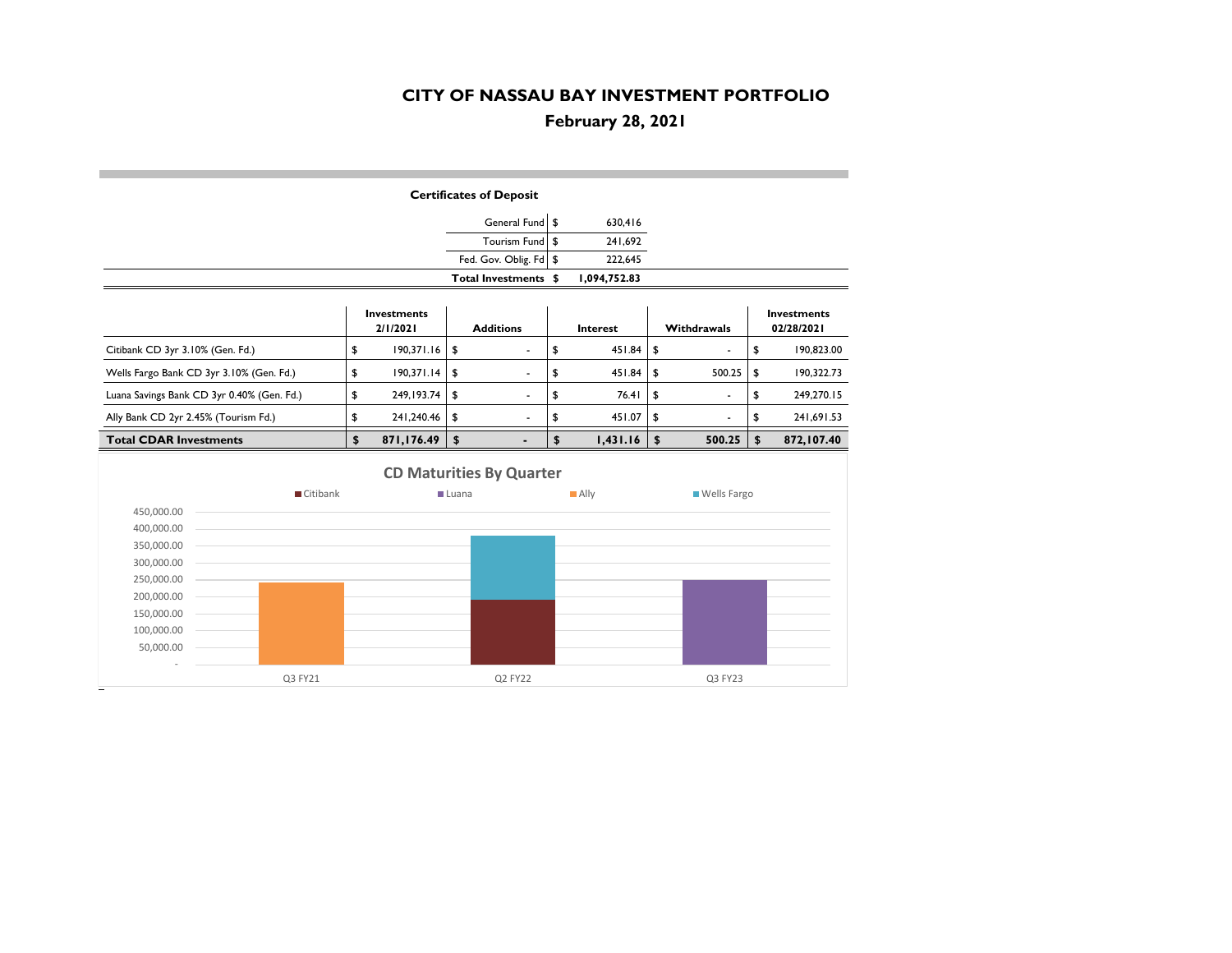## **February 28, 2021**

#### **Economic Development Corporation**

|                                              | Investments<br>2/1/2021 | <b>Additions</b> | Interest | <b>Withdrawals</b> | Investments<br>02/28/2021 |
|----------------------------------------------|-------------------------|------------------|----------|--------------------|---------------------------|
| Texpool - EDC - Int. Rate 0.0431%            | 424,744.87              | 28.854.78        | 12.02    | 111.481.01         | 342,130.66                |
| TCB - EDC BizReward Checking                 | 21.827.45               | 111.481.01       | $\sim$   | 111.486.01         | 21.822.45                 |
| TCB - EDC BizReward Savings - Int. Rate .37% | 243.960.04              | $\sim$           | 65.50    | $\sim$             | 244.025.54                |
| <b>Total EDC Investments</b>                 | 690,532.36              | 140,335.79       | 77.52    | 222.967.02         | 607,978.65                |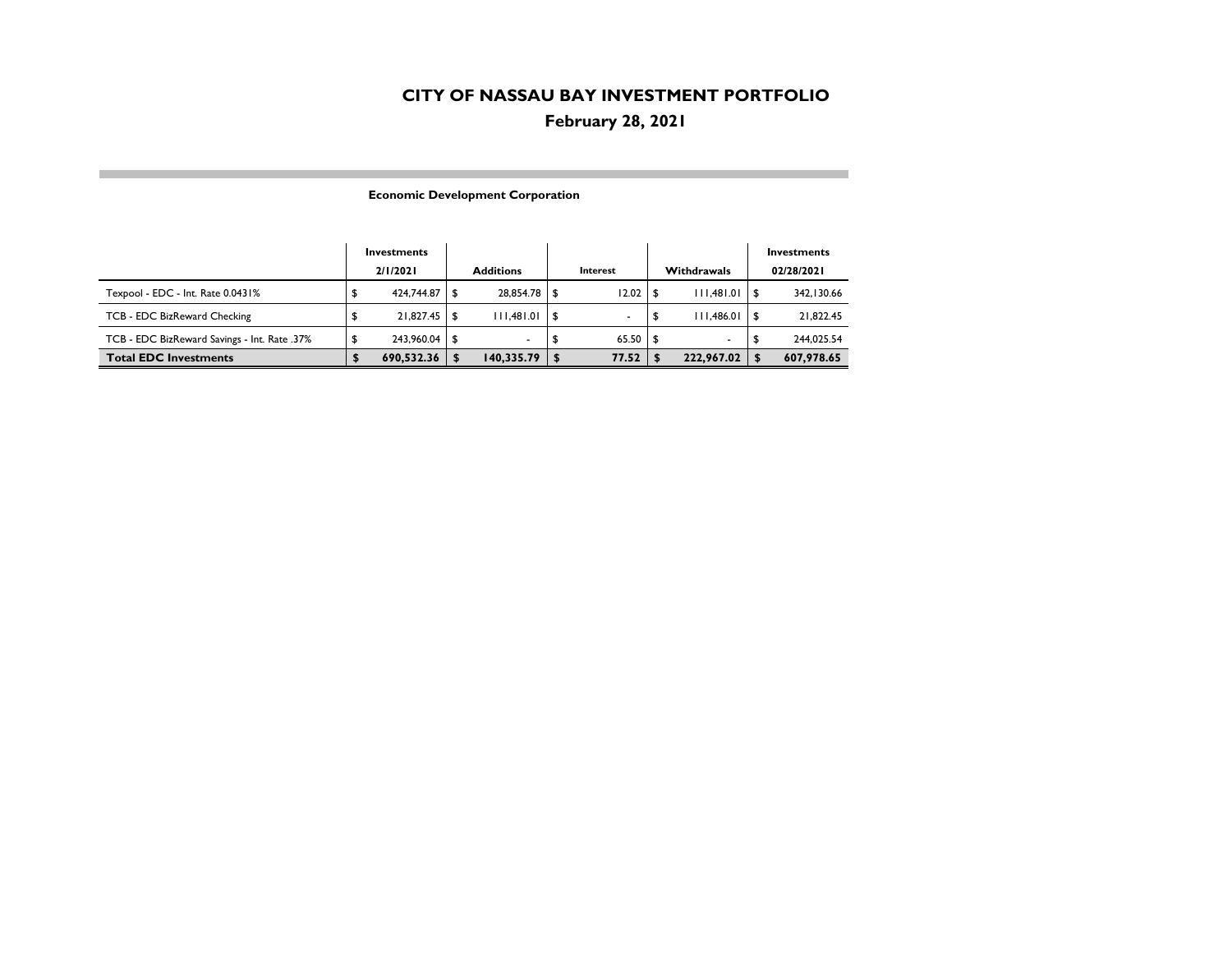## **February 28, 2021**

|                                              | Investments<br>2/1/2021 |     | <b>Additions</b> | Interest |      | <b>Withdrawals</b> | Investments<br>02/28/2021 |
|----------------------------------------------|-------------------------|-----|------------------|----------|------|--------------------|---------------------------|
| Logic - RDA - Int. Rate . 1007%              | 184.604.34              | \$  | $\sim$           | 14.23    | 5    | $\sim$             | 184,618.57                |
| TCB - CD 3yr 1.85%                           | 161,564.63              | \$  |                  | 212.30   | -\$  |                    | 161,776.93                |
| TCB - RDA BizReward Checking                 | 20,403.50               | ∣\$ |                  |          |      |                    | 20,403.50                 |
| TCB - RDA BizReward Savings - Int. Rate .35% | 143,562.76              | -\$ |                  | 38.55    | - 35 |                    | 143,601.31                |
| <b>Total RDA Investments</b>                 | 510,135.23              |     | ۰                | 265.08   |      |                    | 510,400.31                |

#### **Nassau Bay Redevelopment Authority**